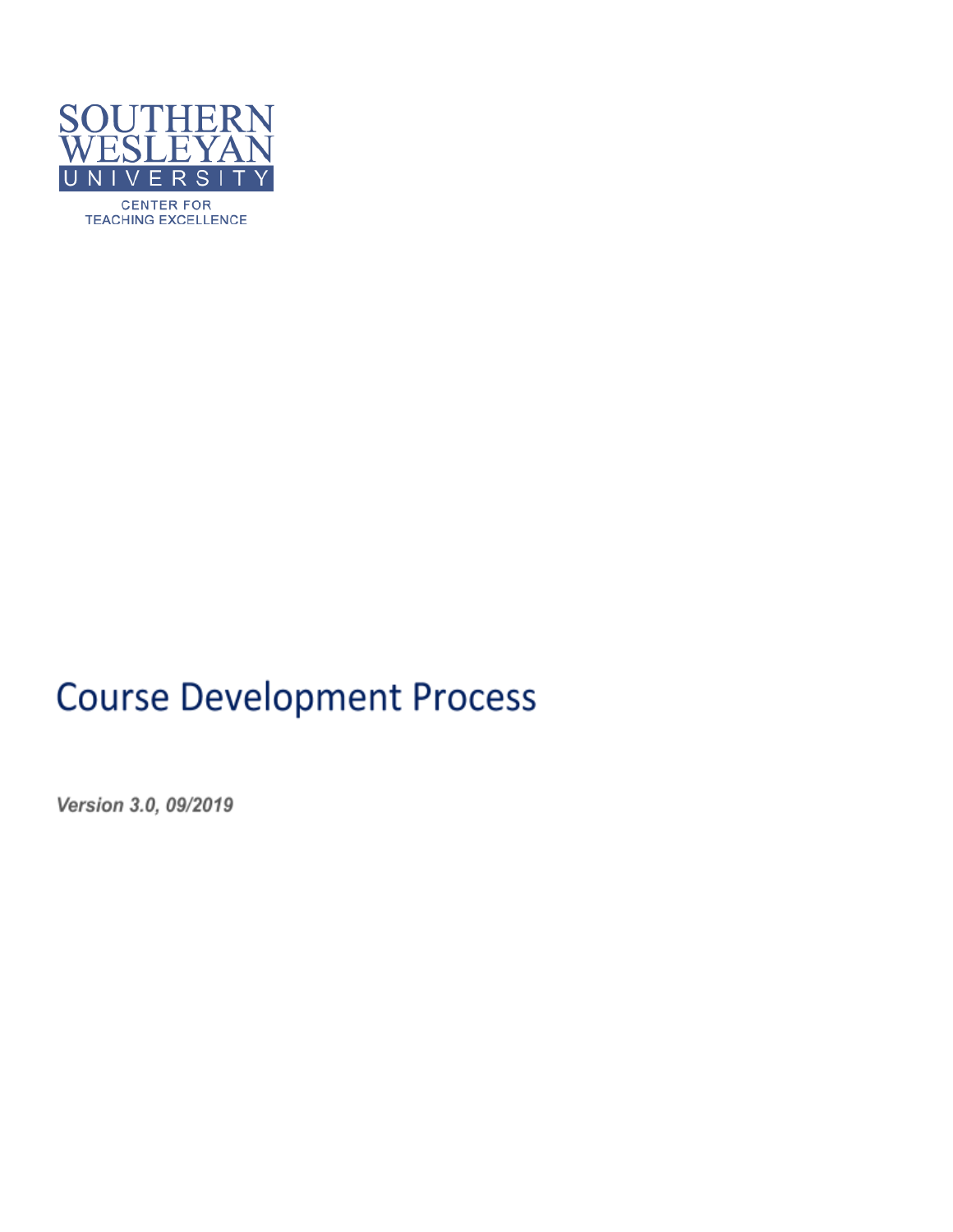# Table of Contents

- **I. [Purpose](#page-2-0)**
- **II. [Scope](#page-2-1)**
- **III. [Definitions](#page-2-2)**
- **IV. [Process](#page-3-0)**
	- [A.](#page-3-1) Major Course [Development](#page-3-1) Process
	- [B.](#page-3-2) Minor [Redesign](#page-3-2) Process
	- [C.](#page-3-3) Faculty [Training](#page-3-3)
- **V. SWU Course Development Standards**
- **VI. SWU Course Development Rubric**
- **VII. Syllabus Design [Template](#page-9-0)**
- **VIII. Session [Overview](#page-13-0) Template**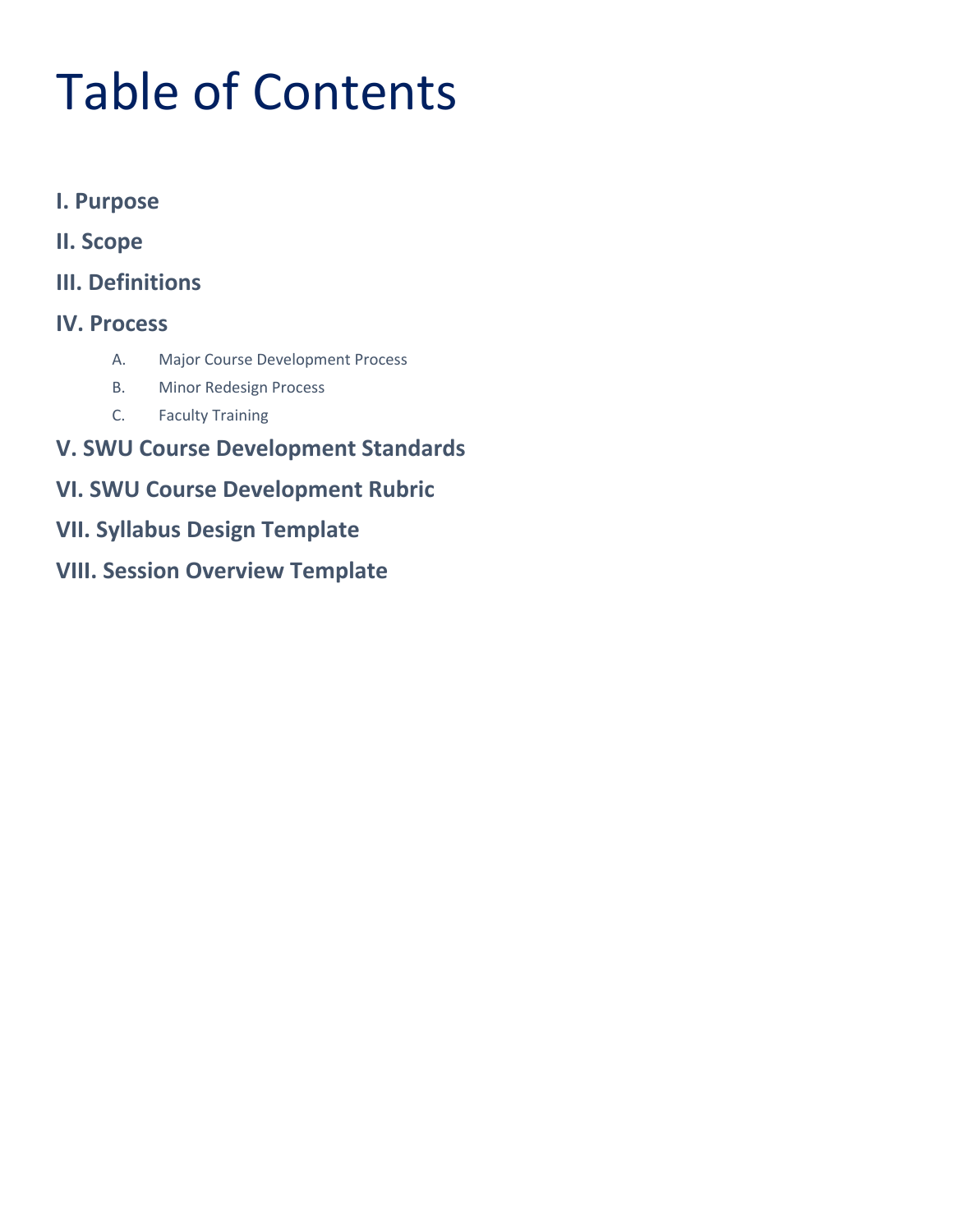## <span id="page-2-0"></span>**I. Purpose**

Southern Wesleyan University, through the Center for Teaching Excellence (CTE), seeks to ensure that master courses developed for online and graduate programs meet a minimum standard of quality course design and are delivered with consistent instructional practices. The course development process outlined below provides guidelines for faculty in terms of course development and instructional standards that should be followed. The goal of this process is to guide course developers and instructors and to maintain course standards that will ensure the optimal learning experience for our students.

## <span id="page-2-1"></span>**II. Scope**

This policy applies to all online and graduate program master courses, their faculty developers, and instructors. While the policy does not apply to traditional courses, it may be adopted freely by any College, School, Division, or individual instructor for use.

## <span id="page-2-2"></span>**III. Definitions**

**Course development standards**: See *Part V*.

**Program Leader:** Dean, Associate Dean, Division Chair, Program Director, or other designated position that has course development oversight of a particular program unit.

**Faculty Cornerstone:** A course designed for new full-time faculty members teaching on-site that contains information about the University, support resources, and Canvas training.

**SWU Faculty Online Onboarding:** Provides affiliate faculty with an orientation to the University, instructional training in Canvas, and explores best practices in online instruction. Required for all adjunct and part-time faculty.

**SWU Create**: A course that provides faculty with training and one-on-one consultation in the development of courses that adhere to the *Course Development Standards*. At the end of the course, faculty will have, at minimum, the framework for a complete course.

**Master Course Design Payment Levels**: Master courses are assigned a payment level based on the design workload required of the Course Developer that is outside of his or her contractual responsibilities. The levels are as follows:

**New online course design:** \$1000/course **New face-to-face course design:** \$750/course

**Redesign of face-to-face course for online delivery:** \$500/course **Redesign of online course for face-to-face delivery:** \$250/course

**Major redesign:** \$250/course *Redesign of more than 50% of the course.*

**Minor redesign:** \$75/course *Tweaking of the course (updating assignments, reorganizing)*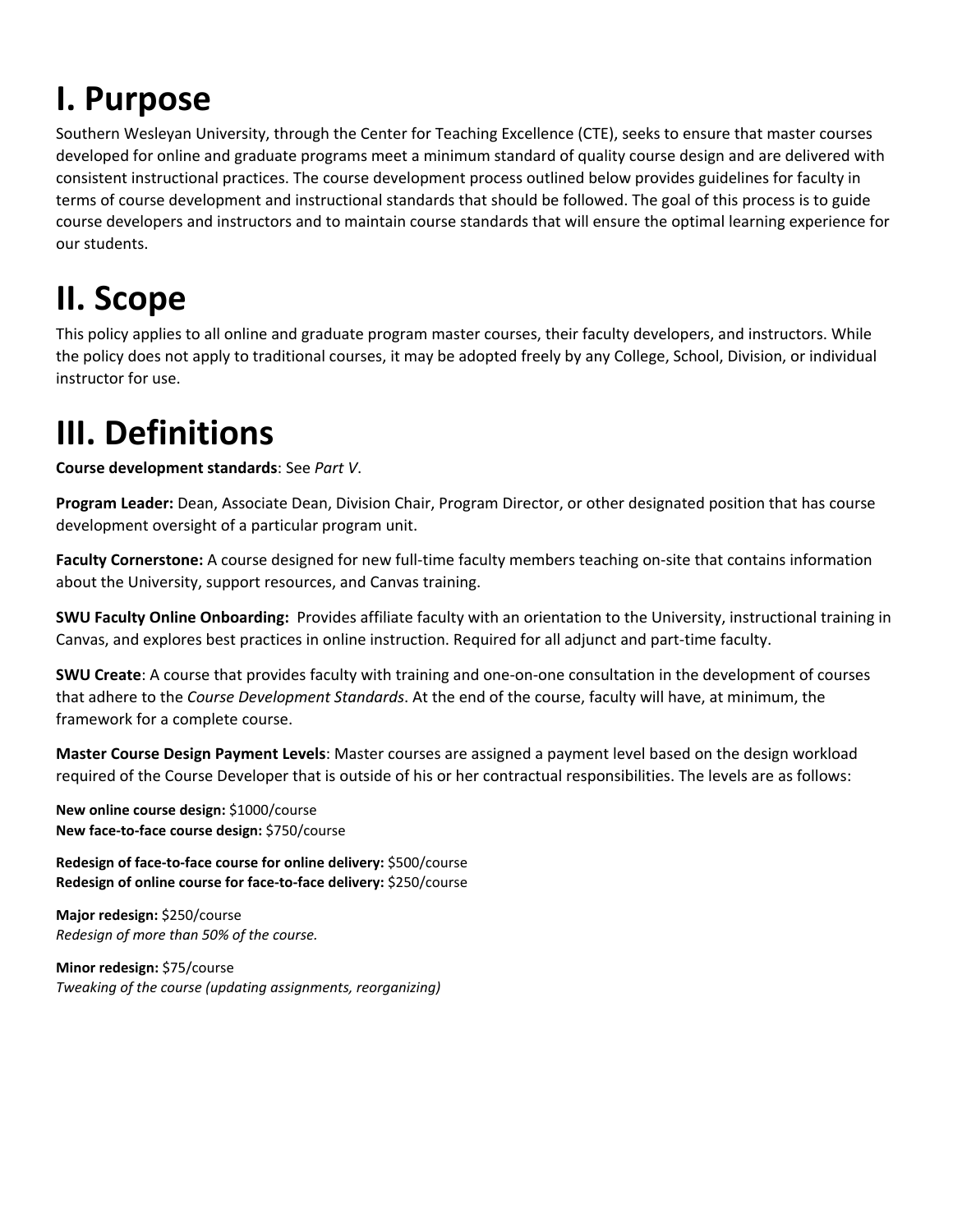## <span id="page-3-0"></span>**IV. Process**

#### <span id="page-3-1"></span>A. Major Course Development Process

Completed for all new courses and any major redesign.

- a. Program Leader identifies course for development and assigns Course Developer to the course. Deans Administrative Assistant provides CTE with initial contract.
- b. SWU Create
	- i. If the instructor has not completed SWU Create, instructor is enrolled and completes the training before beginning course development. Templates are included in the SWU Create course.
	- ii. If the instructor has completed SWU Create, CTE provides syllabus template and session overview template documents.
- c. Course Developer prepares draft syllabus (using *Syllabus Template*) and draft session overviews (using *Overview Template*) and submits to the Program Leader for approval.
- d. Once the course design is approved by the respective Dean, the CTE will build the course shell in Canvas, with the Dean/or Administrative Assistant conducting regular check-ins with the developer to ensure the course design aligns with their vision.
- e. Upon completion of Canvas course build-out, Course Developer completes the *Course Development Rubric* (See *Part VI*) and submits to the Deans Administrative Assistant.
- f. Dean reviews the course and sends to the CTE for review.
- g. Approval is given by the Dean and the CTE. The course and the contract are approved and submitted for payment (based on the master course design payment level) by the CTE. The CTE will add the completed course to the master course list.

#### <span id="page-3-2"></span>B. Minor Redesign Process

- a. There are two reasons that a course would need to undergo minor redesign:
	- i. Program Leaders, working with faculty, identify a need for a course to undergo redesign (*e.g.* new standards, textbook, editing, etc.)
	- ii. If a course has not been evaluated in two years, the course should undergo a reevaluation process.
- b. The CTE maintains a calendar of course development dates and will initiate the redesign process based on those dates. Program Leaders will assess the need for redesign upon notification.
- c. Program Leader identifies course for development and assigns Course Developer to the course. Deans Administrative Assistant provides CTE with initial contract.
- d. Upon completing an evaluation and update of the course, Course Developer adds notes in the areas where changes were made to the *Course Development Rubric* and submits to the Deans Administrative Assistant and the CTE.
- e. Both the Dean and CTE provide comments, and, if no substantial issues, provides updated *Course Development Rubric*.
- f. Once the contract is approved and submitted for payment by the CTE. The CTE will add the completed course to the master course list.

#### <span id="page-3-3"></span>C. Faculty Training

- a. Full-Time faculty, must complete **Faculty Cornerstone,** which provides information on the essential tools of Canvas that all instructors must use.
- b. All affiliate faculty members must complete **SWU Faculty Online Onboarding**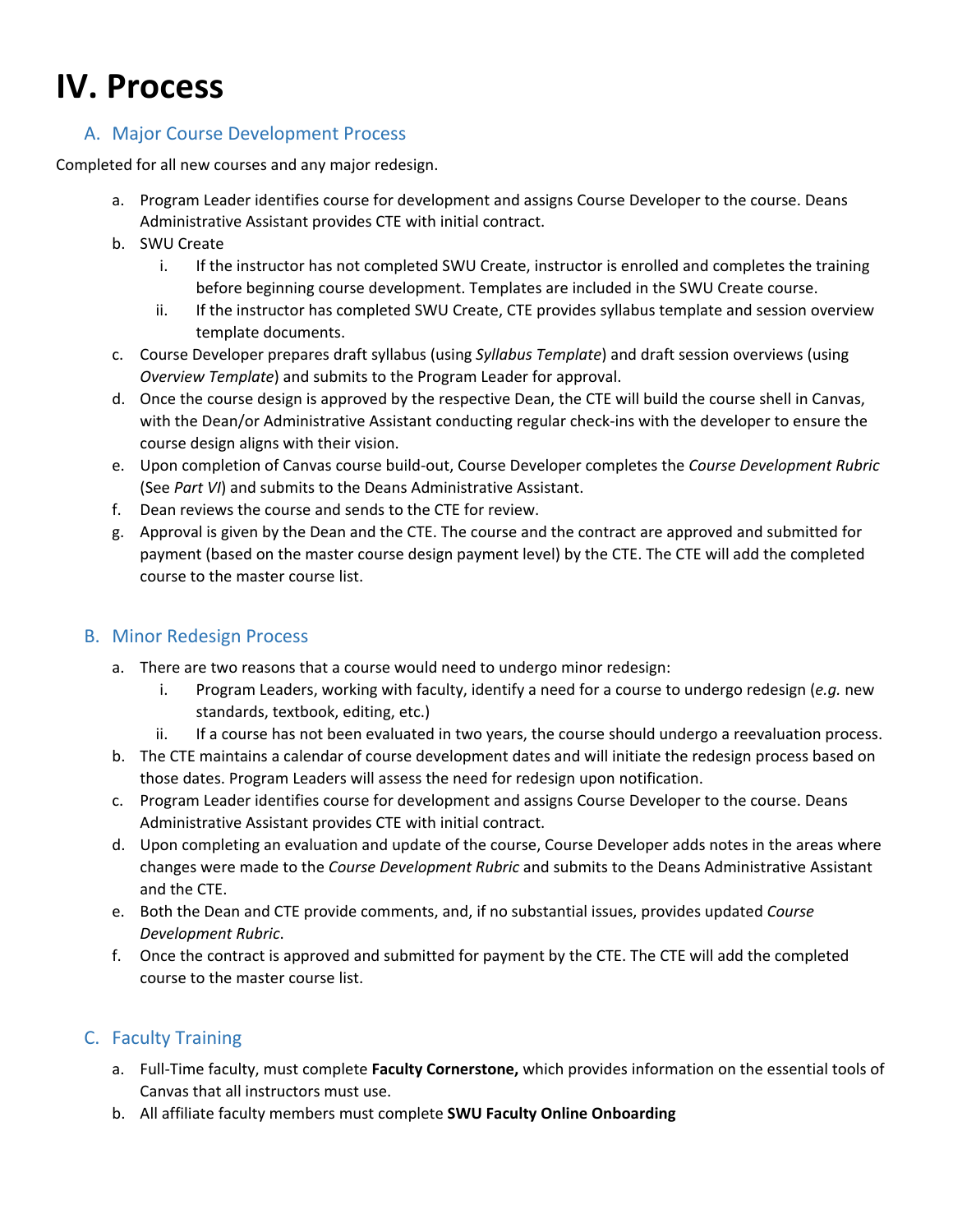c. All faculty who will develop a course are required to complete **SWU Create**, which reviews the entire *Course Development Standards* and explores their application.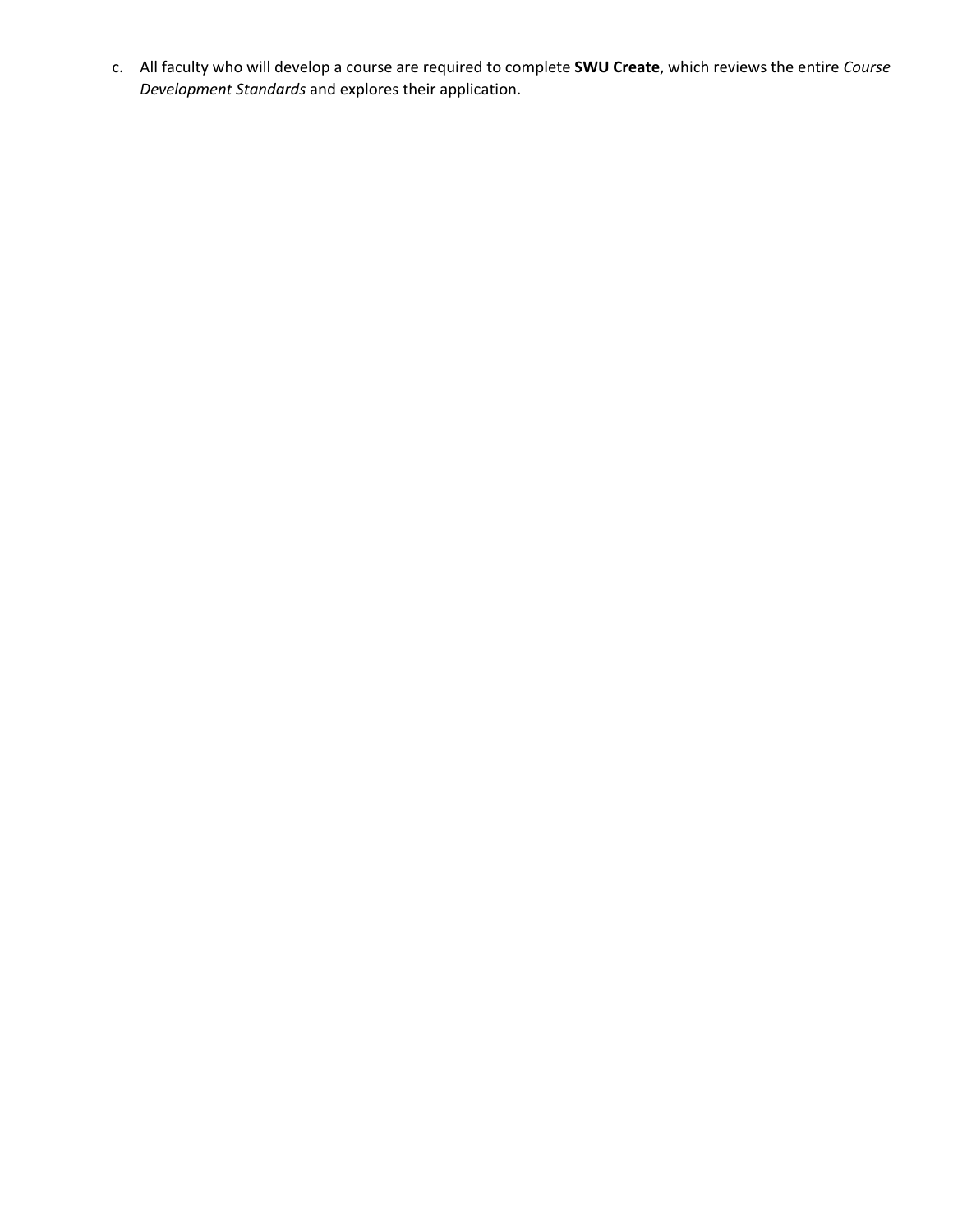## **V. SWU Course Development Standards**

| 1.1 | "Introduction to the Course" page is set as the front page (home) and contains the following:<br>a) An introduction to the course                                        |
|-----|--------------------------------------------------------------------------------------------------------------------------------------------------------------------------|
|     | b) A link to an introduction to the instructor (biography, photograph, and an appropriate<br>self-introduction that presents the instructor as approachable and engaged) |
|     | A link to the embedded course syllabus page<br>C)                                                                                                                        |
|     | d) A link to the support resources page                                                                                                                                  |
| 1.2 | Course syllabus is easily located and provides complete and clear information as prescribed in the syllabus<br>template.                                                 |
| 1.3 | Course contains information and links to campus resources, technical support and support for external                                                                    |
|     | tools, and an instructor's notes page with instructions for future course instructors.                                                                                   |
| 1.4 | Students are provided with an opportunity to introduce themselves to the class.                                                                                          |

|     | <b>Category 2: Learning Materials/Content</b>                                                         |
|-----|-------------------------------------------------------------------------------------------------------|
| 2.1 | Course is well-organized, easy to navigate, and divided into appropriate modules. The purpose of each |
|     | module and its relevance to students are clearly communicated.                                        |
| 2.2 | Modules include module-specific learning objectives tied to course learning outcomes, and module      |
|     | activities are clearly related to these outcomes.                                                     |
| 2.3 | Course content and materials are of sufficient breadth and depth for the subject.                     |
| 2.4 | Faith components are tied to a clear learning outcome and are integrated in each module.              |
| 2.5 | Course materials engage students in the learning process in various ways through print, multimedia,   |
|     | visuals, and real-life applications.                                                                  |
| 2.6 | Course promotes student-to-student, student-to-instructor, and student-to-content interactions.       |

|     | Category 3: Assessment & Evaluation                                                                                                           |
|-----|-----------------------------------------------------------------------------------------------------------------------------------------------|
| 3.1 | Assessments are clearly aligned with course learning outcomes.                                                                                |
| 3.2 | Assessments are varied in terms of type and frequency, and instructions provide clear expectations.                                           |
| 3.3 | Assessments promote authentic application and critical thinking skills.                                                                       |
| 3.4 | Performance standards, rubrics, and/or samples of exemplary/non-exemplary student work are provided.                                          |
| 3.5 | Formative assessments, self-assessments, supplementary resources, and peer feedback opportunities<br>(where appropriate) exist in the course. |

|     | Category 4: Technology, Accessibility, & Feedback                                                           |  |  |  |
|-----|-------------------------------------------------------------------------------------------------------------|--|--|--|
| 4.1 | The course leverages technology to enhance student learning and interactively engage students.              |  |  |  |
| 4.2 | Course technologies are readily and easily accessible with the use of headings, alt tags, lists, meaningful |  |  |  |
|     | links, labeled tables, and captioned video/transcribed audio.                                               |  |  |  |
| 4.3 | The course uses appropriate formatting (font, color, etc.) to maximize readability and legibility.          |  |  |  |
| 4.4 | All external links are functional.                                                                          |  |  |  |
| 4.5 | The course includes a formative evaluation of instruction/course design—soliciting student feedback         |  |  |  |
|     | regarding course quality-at or prior to the midpoint of the course.                                         |  |  |  |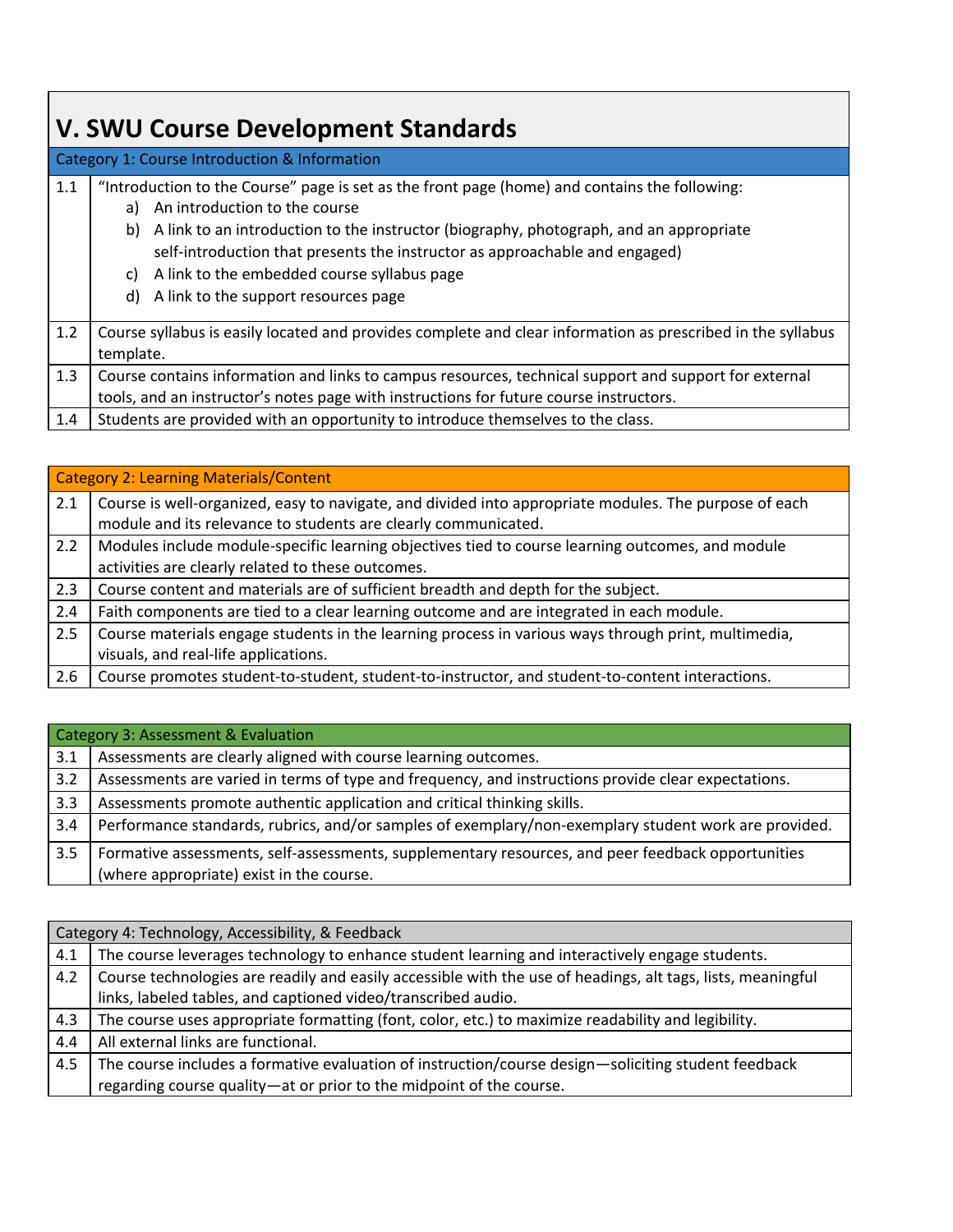

## **VI. SWU Course Development Rubric**

For each category, check if the standard has been met and documented in the second box where the demonstration of the *standard can be located in the course.*

|     | Category 1: Course Introduction & Information                                                                                                                                                                                                                                                                                                                                                       |                                |
|-----|-----------------------------------------------------------------------------------------------------------------------------------------------------------------------------------------------------------------------------------------------------------------------------------------------------------------------------------------------------------------------------------------------------|--------------------------------|
| 1.1 | "Introduction to the Course" page is set as the front page<br>(home) and contains:<br>a) An introduction to the course<br>A link to an introduction to the instructor<br>b)<br>(biography, photograph, and an appropriate<br>self-introduction which presents the instructor as<br>approachable and engaged)<br>A link to the embedded syllabus<br>C)<br>A link to the support resources page<br>d) | Check if met<br>$\blacksquare$ |
| 1.2 | Course syllabus is easily located and provides complete and<br>clear information as prescribed in the syllabus template.                                                                                                                                                                                                                                                                            | Check if met<br>□              |
| 1.3 | Course contains information and links to campus resources,<br>technical support and support for external tools, and an<br>instructor's notes page with instructions for future course<br>instructors.                                                                                                                                                                                               | Check if met<br>П              |
| 1.4 | Students are provided with an opportunity to introduce<br>themselves to the class.                                                                                                                                                                                                                                                                                                                  | Check if met<br>$\blacksquare$ |

|     | Category 2: Learning materials/Content                                                                                                                                     |              |  |
|-----|----------------------------------------------------------------------------------------------------------------------------------------------------------------------------|--------------|--|
| 2.1 | Course is well-organized, easy to navigate, and divided into<br>appropriate modules. The purpose of each module and its<br>relevance to students are clearly communicated. | Check if met |  |
| 2.2 | Modules include module-specific learning objectives tied to<br>course learning outcomes, and module activities are clearly<br>related to these outcomes.                   | Check if met |  |
| 2.3 | Course content and materials are of sufficient breadth and<br>depth for the subject.                                                                                       | Check if met |  |
| 2.4 | Faith components are tied to a clear learning outcome and<br>are integrated in each module.                                                                                | Check if met |  |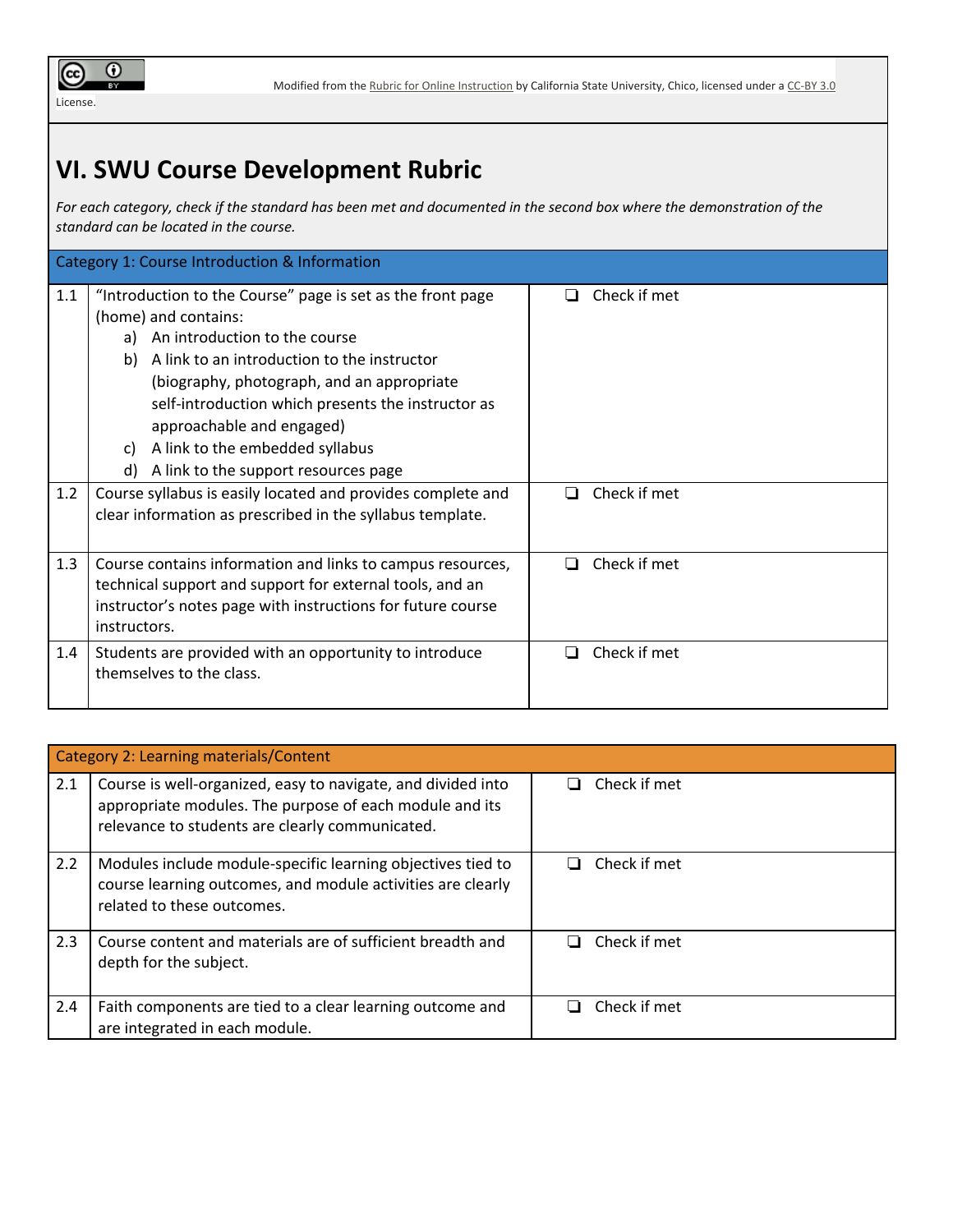| 2.5 | Course materials engage students in the learning process in<br>various ways through print, multimedia, visuals, and real-life<br>applications. | Check if met<br>$\mathbf{L}$ |
|-----|------------------------------------------------------------------------------------------------------------------------------------------------|------------------------------|
| 2.6 | Course promotes student-to-student, student-to-instructor,<br>and student-to-content interactions.                                             | Check if met<br>l 1          |

|     | Category 3: Assessment & Evaluation                                                                                                             |                     |
|-----|-------------------------------------------------------------------------------------------------------------------------------------------------|---------------------|
| 3.1 | Assessments are clearly aligned with course learning<br>outcomes.                                                                               | Check if met<br>- 1 |
| 3.2 | Assessments are varied in terms of type and frequency, and<br>instructions provide clear expectations.                                          | Check if met        |
| 3.3 | Assessments promote authentic application and critical<br>thinking skills.                                                                      | Check if met<br>- 1 |
| 3.4 | Performance standards, rubrics, and/or samples of<br>exemplary/non-exemplary student work are provided.                                         | Check if met        |
| 3.5 | Formative assessments, self-assessments, supplementary<br>resources and peer feedback opportunities (where<br>appropriate) exist in the course. | Check if met        |

|     | Category 4: Technology, Accessibility, & Feedback                                                                                                                               |                   |
|-----|---------------------------------------------------------------------------------------------------------------------------------------------------------------------------------|-------------------|
| 4.1 | The course leverages technology to enhance student<br>learning and interactively engage students.                                                                               | Check if met      |
|     |                                                                                                                                                                                 |                   |
| 4.2 | Course technologies are readily and easily accessible with<br>the use of headings, alt tags, lists, meaningful links, labeled<br>tables, and captioned video/transcribed audio. | Check if met<br>H |
| 4.3 | The course uses appropriate formatting (font, color, etc.) to<br>maximize readability and legibility.                                                                           | Check if met      |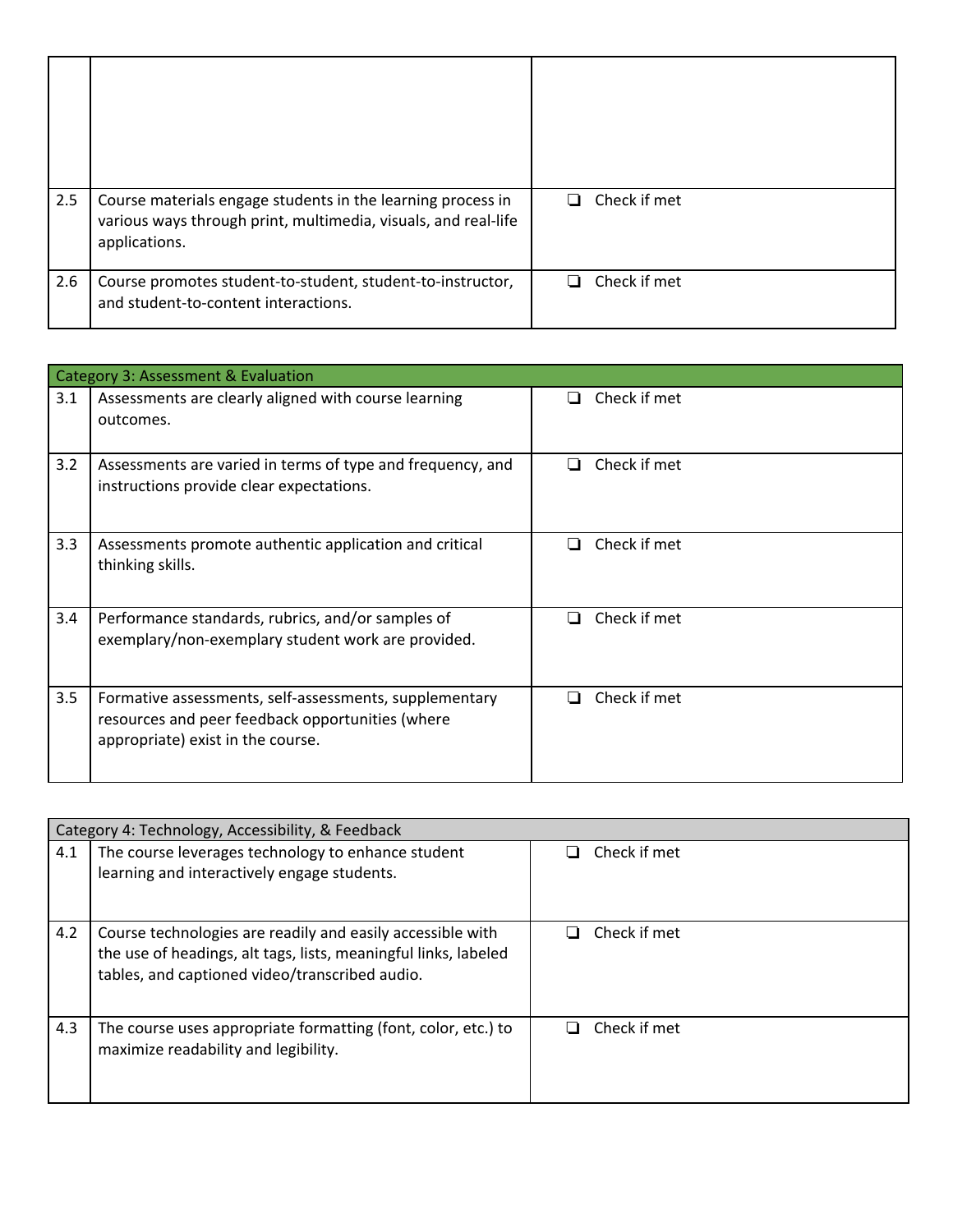| 4.4       | All external links are functional.                                                                                                                                               |                  | ◘      | Check if met                   |                             |
|-----------|----------------------------------------------------------------------------------------------------------------------------------------------------------------------------------|------------------|--------|--------------------------------|-----------------------------|
| 4.5       | The course includes a formative evaluation of<br>instruction/course design-soliciting student feedback<br>regarding course quality-at or prior to the midpoint of the<br>course. |                  | $\Box$ | Check if met                   |                             |
| $\left( $ | Modified from the Rubric for Online Instruction by California State University, Chico, licensed under a CC-BY 3.0 License.                                                       |                  |        |                                |                             |
|           |                                                                                                                                                                                  | (CTE)            |        | Date                           |                             |
|           |                                                                                                                                                                                  | (Program Leader) |        | Date                           |                             |
|           |                                                                                                                                                                                  |                  |        | Date                           |                             |
|           |                                                                                                                                                                                  |                  |        | DEV course copied to<br>Master | <b>Date for Next Review</b> |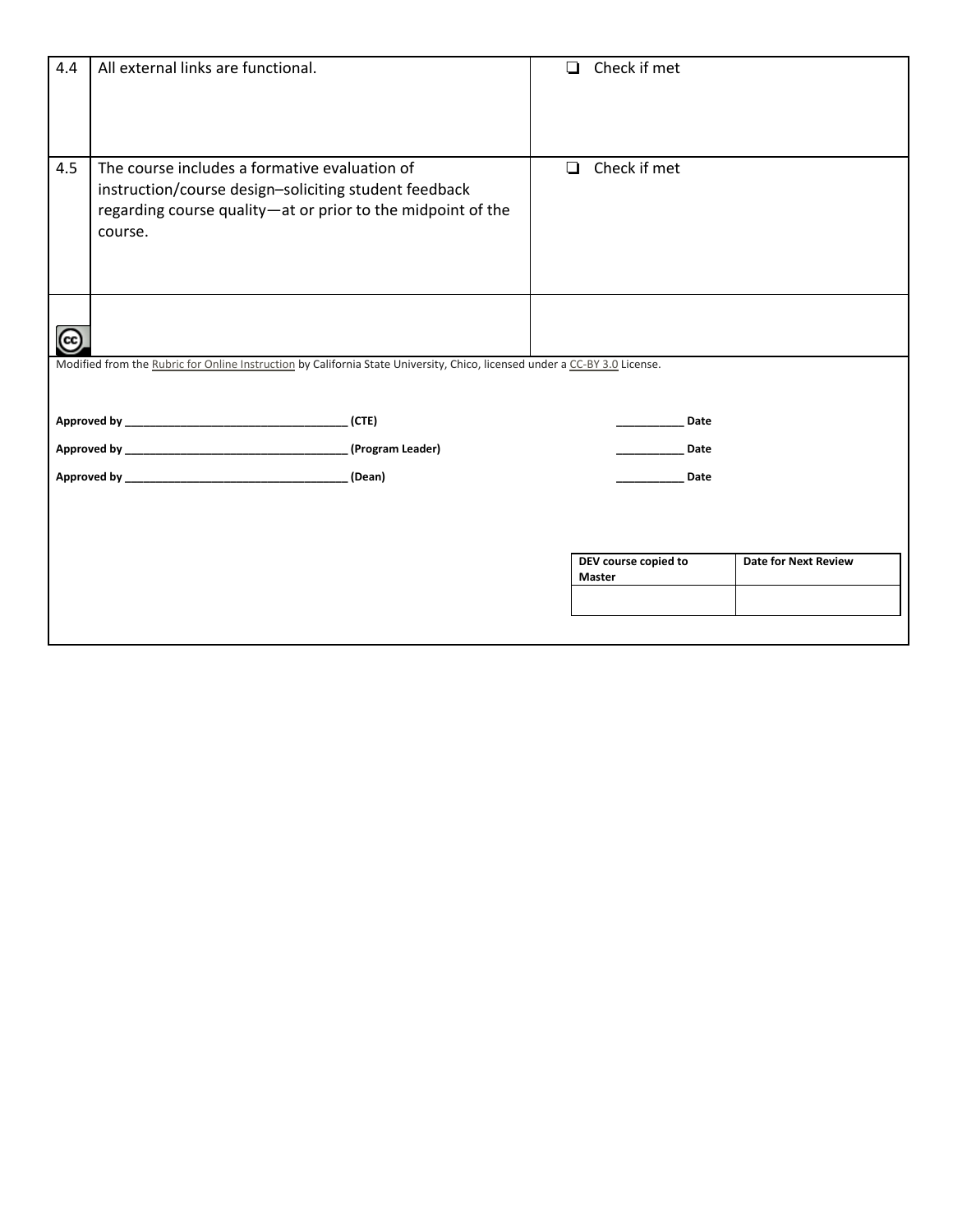## <span id="page-9-0"></span>**VII. Syllabus Design Template**

## **Course Number Course Title**

## **Course Description**

Enter Course Description from catalog.

## **Course Prerequisites**

Enter course prerequisites

## **Required Materials**

Enter textbook, other resources here. Must include ISBN number.

## **Accreditation**

Southern Wesleyan University is accredited by the Commission on Colleges of the Southern Association of Colleges and Schools to award associate, baccalaureate, and masters degrees. Contact the Commission on Colleges at 1866 Southern Lane, Decatur, GA 30033-4097 or call 404-679-4500 for questions about the accreditation of Southern Wesleyan University.

## **Program Learning Outcomes**

Enter program learning outcomes

| <b>PLO#1</b> |  |
|--------------|--|
| <b>PLO#2</b> |  |
| <b>PLO#3</b> |  |
| <b>PLO#4</b> |  |
| <b>PLO#5</b> |  |

## **Course Learning Outcomes**

Enter course learning outcomes, connect to program learning outcomes

|              | <b>Aligns with</b> |
|--------------|--------------------|
| <b>CLO#1</b> | $PLO(s)$ #         |
| CLO#2        | $PLO(s)$ #         |
| CLO#3        | $PLO(s)$ #         |
| CLO#4        | $PLO(s)$ #         |
| <b>CLO#5</b> | $PLO(s)$ #         |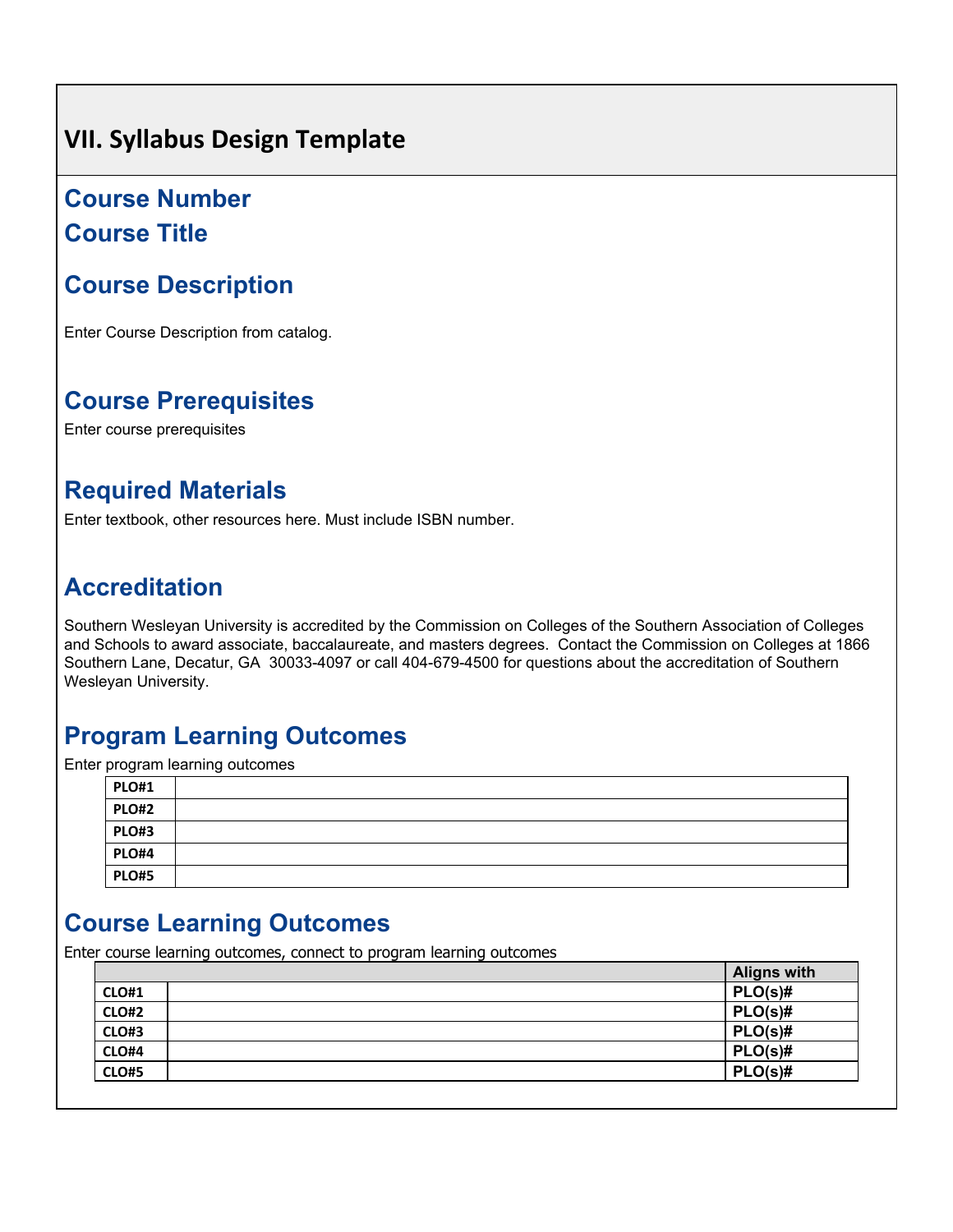## **Course Learning Assignments and Assessments**

### **Grading**

| Enter Grade Category 1 (e.g. Discussions) | Enter % |
|-------------------------------------------|---------|
| Enter Grade Category 2                    | Enter % |
| Enter Grade Category 3                    | Enter % |
| Enter Grade Category 4                    | Enter % |
| Total                                     | 100%    |

#### **Enter Grade Category 1 from table above – Enter %**

Enter description for Grade Category 1. Provide guidelines, standards and rubrics.

#### **Enter Grade Category 2 from table above – Enter %**

Enter description for Grade Category 2. Provide guidelines, standards and rubrics.

#### **Enter Grade Category 3 from table above – Enter %**

Enter description for Grade Category 3. Provide guidelines, standards and rubrics.

#### **Enter Grade Category 4 from table above – Enter %**

Enter description for Grade Category 4. Provide guidelines, standards and rubrics.

## **GRADE EQUIVALENCY TABLE**

All grades are reported in a system of eleven letter grades designated as "A" through "F" with appropriate plus and minus additions reflecting the following scheme:

| Percentage<br>Value | Letter<br>Grade | <b>Numeri</b><br>c Value<br>for GPA |
|---------------------|-----------------|-------------------------------------|
|                     | A               | 4.0                                 |
|                     | А-              | 3.7                                 |
|                     | B+              | 3.4                                 |
|                     | в               | 3.0                                 |
|                     | В-              | 2.7                                 |
|                     | C+              | 2.4                                 |
|                     | C               | 2.0                                 |
|                     | $C -$           | 1.7                                 |
|                     | D+              | 1.4                                 |
|                     | D               | 1.0                                 |
|                     | F               | 0.0                                 |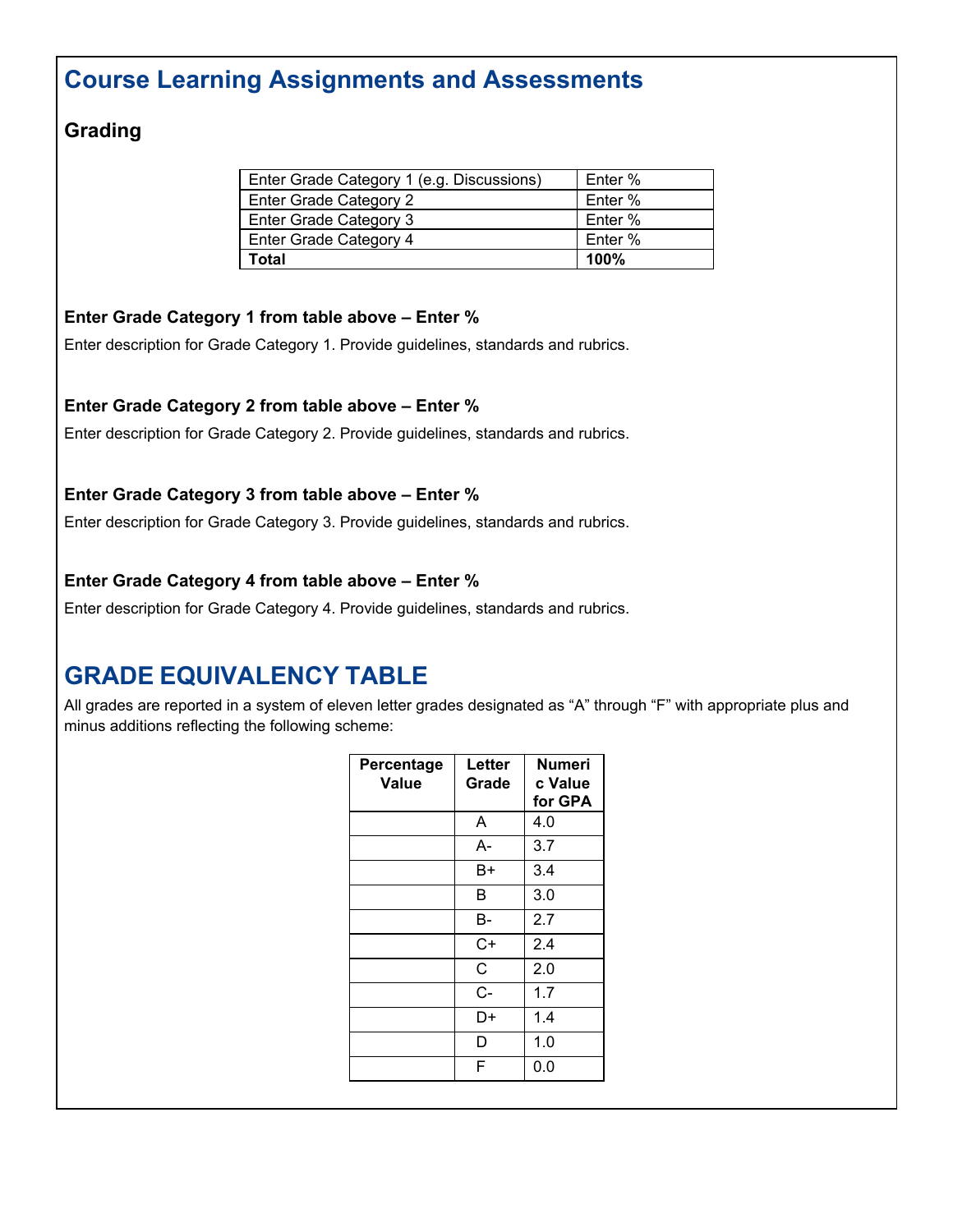## **Course Policies**

## **Attendance Policy**

Regular attendance is a key to success in the course. Please refer to the Attendance Policy outlined in the Catalog for full details of the SWU policy on attendance.

Online attendance is based on completion of at least one designated assignment by the due date/time posted within the course site for each session. Online activities may include lecture, assignments, readings, discussion forums, and assessments (e.g. quizzes, tests).

## **Late Assignment Policy**

#### Assignments

Meeting assigned due dates is critical for demonstrating progress and ensuring appropriate time for instructor feedback on assignments. Students are expected to submit their assignments on or before the due date. Assignments are due by midnight on the days specified.

In the case of extenuating circumstances (such as hospitalization, childbirth, major accident, injury, military obligation, or bereavement), it is the responsibility of students to contact the instructor as soon as practicable. The instructor may waive the penalty for late work if the circumstances are justified.

Students must submit final course assignments no later than the last day of the term. No assignments are accepted after the last day of the term.

## **Discussions**

Students must submit discussion board postings during the time frame indicated.

### **Communication**

The course site (Canvas) and SWU email are the primary tools for class communication, assignments, handouts, etc. All participants must have access to the course site and SWU e-mail and are expected to access them on a daily basis.

While it is important to maintain good communication with the instructor, Internet connectivity problems and home computer problems are not considered adequate excuses for missing assigned class work.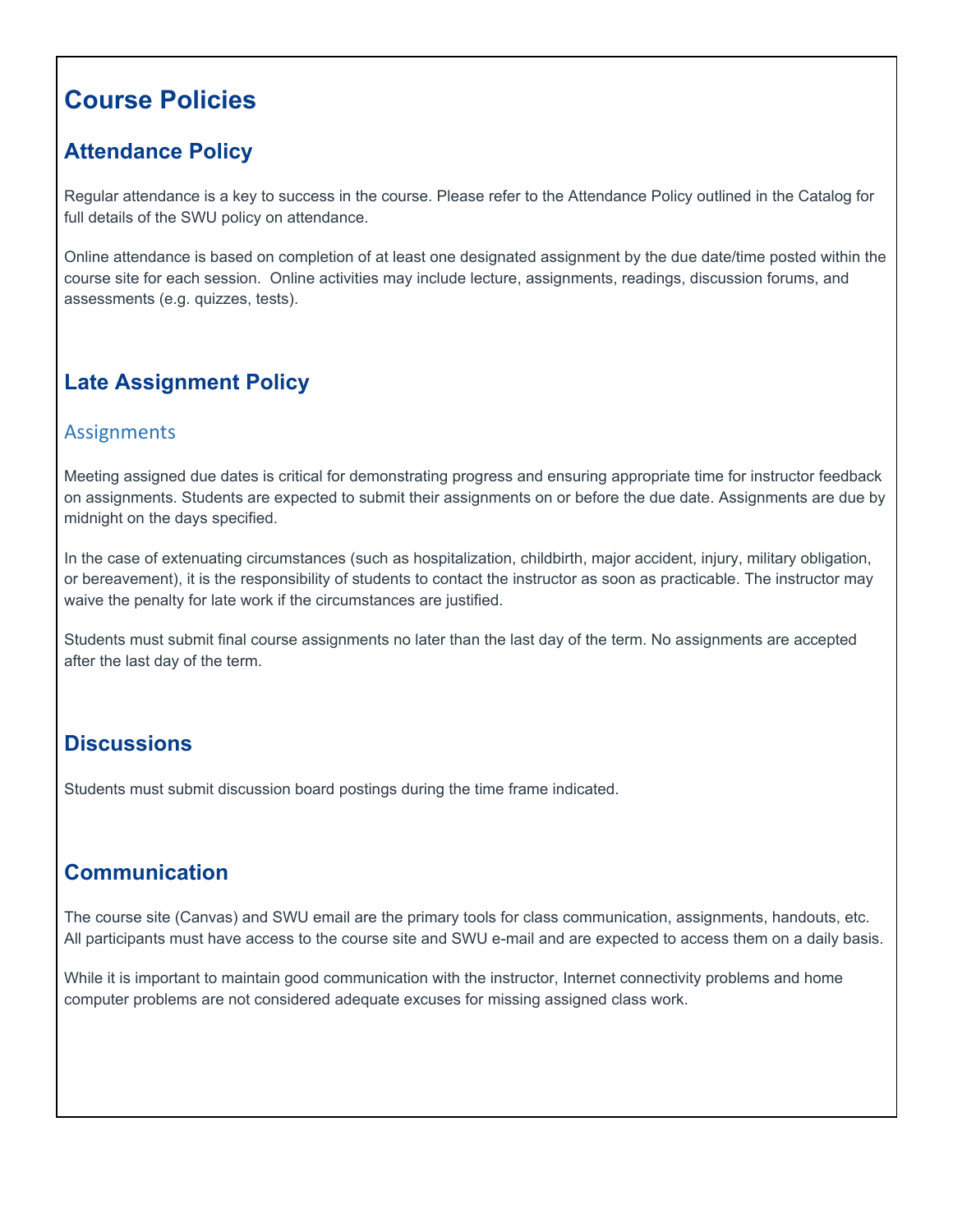### **Technology Requirements**

To be successful in this course, all participants are expected to ensure their technology equipment meets the recommendations provided by SWU's Technology Services.

Students requiring technical support related to their courses or other SWU-provided technologies should send an e-mail to helpdesk@swu.edu or call 864.644.5050.

### **Academic Honesty**

Honesty in all matters - including honesty in academic endeavors - is a valued principle at Southern Wesleyan University. It is the expectation of the university that all those joining the academic program will act with integrity in all matters.

No forms of academic dishonesty will be tolerated. Students are encouraged to help each other maintain these high standards. All academic dishonesty should be reported to the faculty directly. Faculty, upon evidence of academic dishonesty (cheating, plagiarism, or misuse of another's intellectual property), either by voluntary confession, report of another student, or on the basis of work submitted, must follow the procedure outlined in the Catalog (under *Academic Honesty*). This includes but is not limited to a zero for the work involved, 10% course grade reduction, or a failing grade for the course. Unresolved cases may be appealed using the Appeal Process outlined in the Catalog (under *Academic Honesty*).

### **Accommodations for Students with Disabilities**

Southern Wesleyan University is committed to providing equitable access to learning opportunities for all students. Accommodations can be made for students with disabilities, as outlined in "Services for Students with Disabilities," found in mySWU's Student tab under The Learning Center. Any student desiring accommodations must send the request and all documentation to the Academic Coordinator at the learning site where he/she attends classes. The Academic Coordinator will forward the materials to the Student Success Coordinator for Southern Wesleyan University.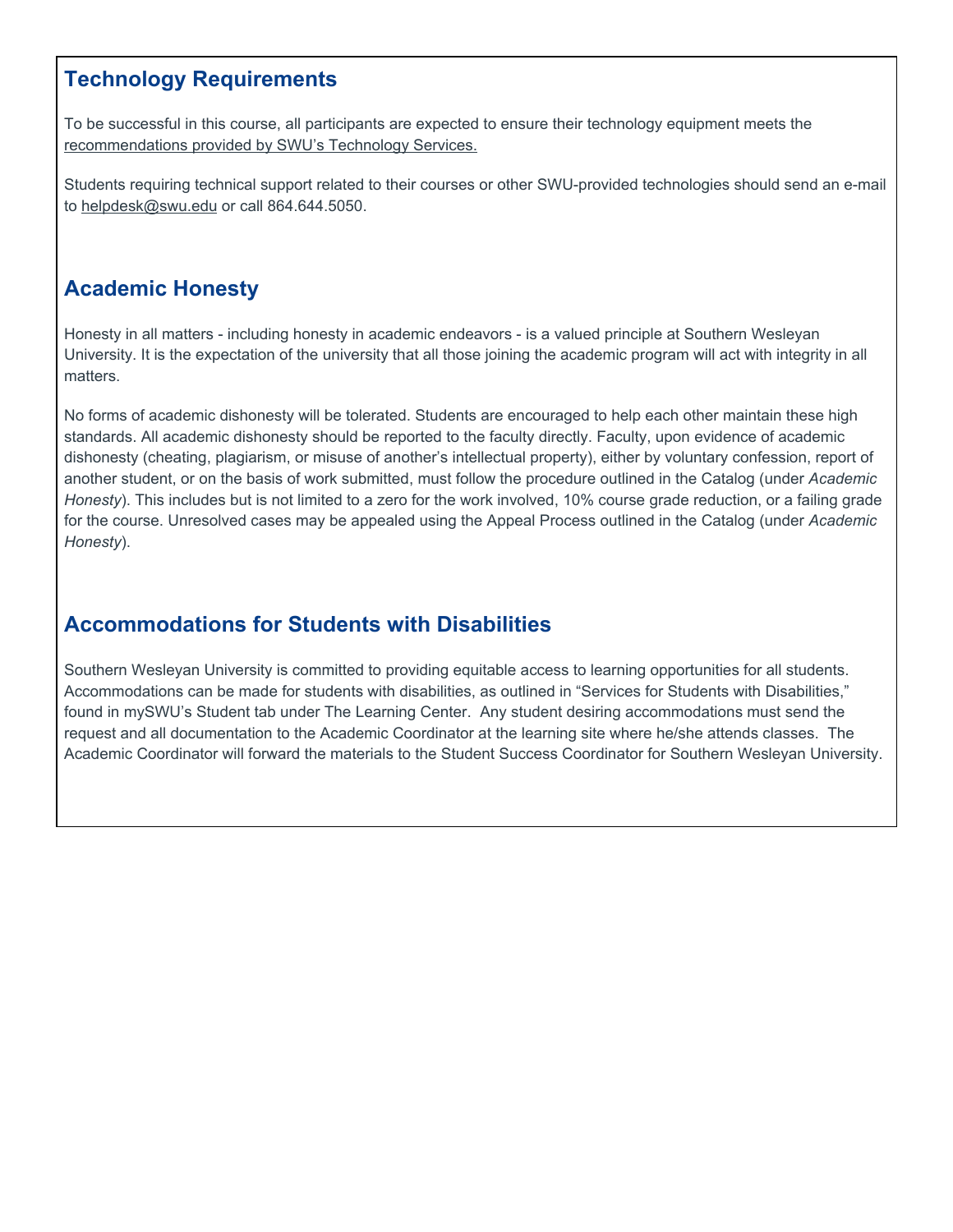## <span id="page-13-0"></span>**VIII. Overview Template**

#### Session 1 Overview

(Complete an Overview page for each session)

#### **Introduction**

Start your students off with an introduction that gets them thinking about the big picture elements of the course this week? What will they be learning? Why is it important? How does it relate to their lives and faith? Think about driving questions which might give them a greater desire to dig in for the answers. Be creative with how you present it. Include images or videos as appropriate. See the example below.

#### Learning Outcomes

Use this space to connect your course learning outcomes with the outcomes for this session (if any) and the assessments as appropriate.

#### Learning Activities

Tell students what they need to do in order to both prepare for the assessment (learning activities) and what assessments they must complete. Connect those assessments with the learning outcomes of the session/course.

#### **Discussions**

Provide the full context for any discussion questions. Be sure to not only craft your questions for what students must respond with for the initial post, but also give direction on what expectations there are for the reply posts as well. Provide any special directions for the CTE designer in red or any rubrics in an appendix at the end of this document.

#### **Quizzes**

Provide the full directions for any quizzes. If you have specific questions, please add them as an appendix item or indicate that this will be from a publisher test bank. Provide any special directions for the CTE designer in red.

#### **Assignments**

Provide the full context for any assignments. Provide any special directions for the CTE designer in red or any rubrics in an appendix at the end of this document.

#### Credit Hour Matrix

As part of our accreditation requirements, we are required to document course preparation and academic engagement to ensure that courses meet the credit hour requirements. Students are expected to have a minimum of 11 hours of preparation per week per course and a minimum of 6 hours of academic engagement